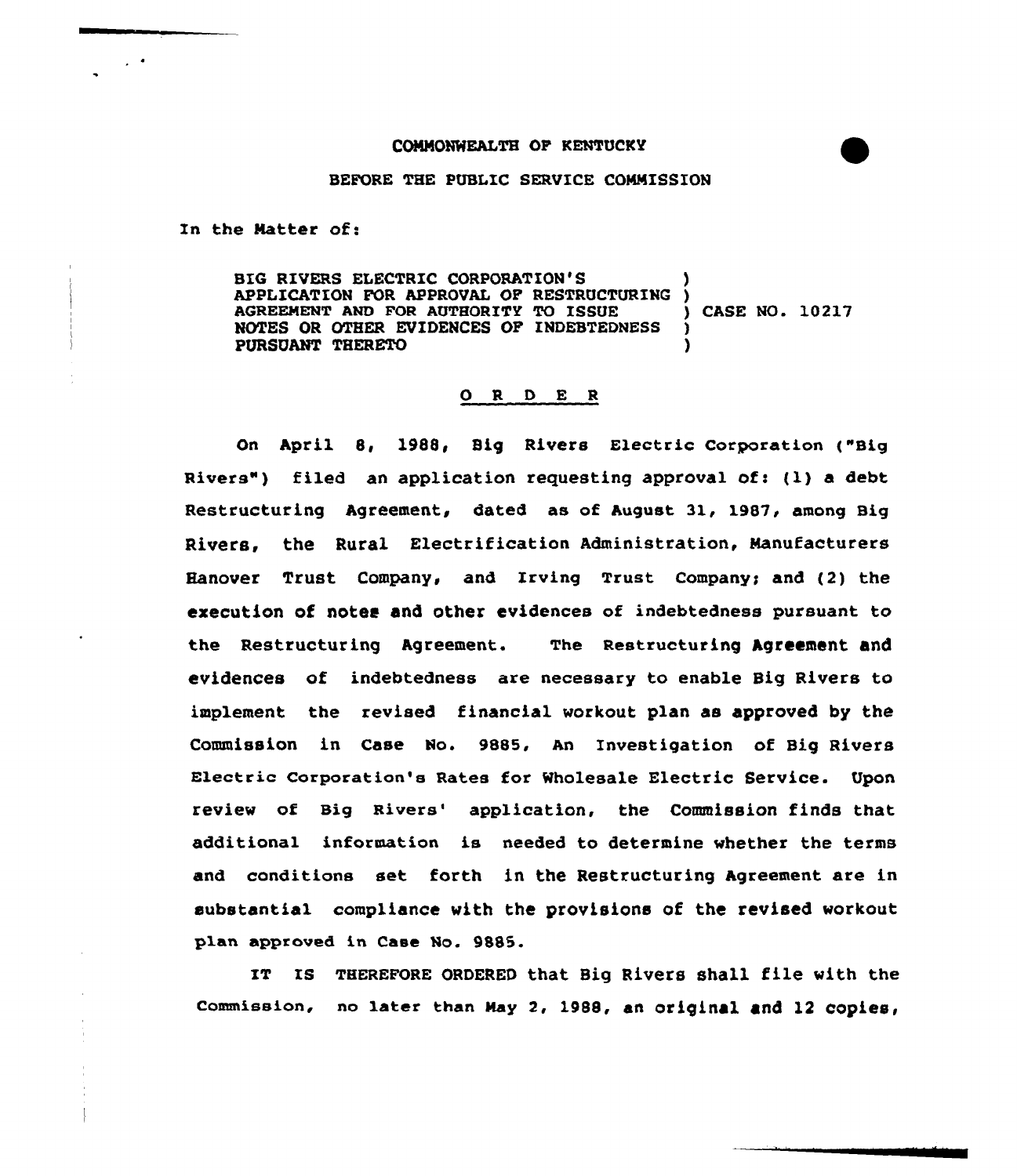with copies to all parties of record, its responses to the following information request.

Information Request No. 1

 $\Delta \sim 10$ 

1. Please cite all differences and provide a thorough explanation of the reason for any changes between the Restructuring Agreement, Exhibit <sup>A</sup> and the Modified Agreement in Principle relied on in Case No. 9885. In responding to this request, provide a complete copy of the Restructuring Agreement with all differences underlined, boldfaced, or identified by other means. Each explanation of changes should disclose all differences.

2. Provide, for the period 1988 through 2012, the annual dollar amount of any changes noted in Question No. l. Include <sup>a</sup> thorough explanation of any assumptions utilised.

3. With reference to Exhibit 1, page 4, provide an explanation of the inclusion of the scheduled debt payments from 2013 through 2018.

4. Exhibit 1, Section 2.02(c), refers to discounting certain payments made by Big Rivers. Please indicate each item in the Restructuring Agreement which is subject to discounting and cite the controlling section.

5. Please indicate when and explain why the principle of discounting was incorporated in the Restructuring Agreement.

6. Please indicate the type and approximate amount of REA expenses anticipated by Section 2.05.

7. Please explain how the refinancings, authorized in Case No. 10033, Application of Big Rivers Electric Corporation for Authority to Issue Evidences of Indebtedness to Refinance Debt

 $-2-$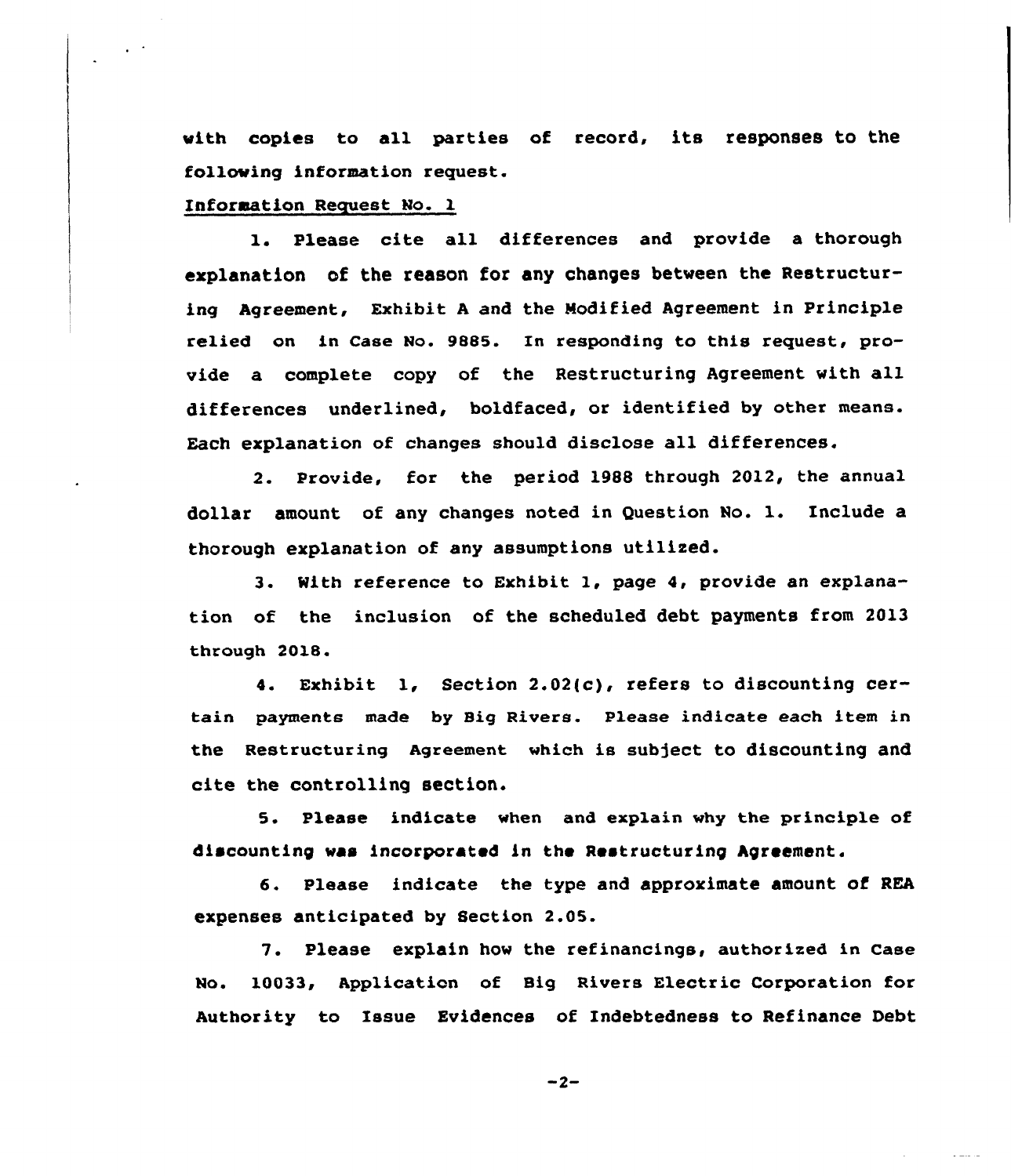Under the Surdick Amendment, and Case No. 10155, Big Rivers Electric Corporation's Application for Authority to Issue Evidences of Indebtedness to Refinance Up to \$369,405,833.54 of Its Debt to the Federal Financing Bank, were considered and incorporated in Exhibit A. Cite sections.

8. With reference to Exhibit C, Schedule IV, provide an explanation of<

a. The reason for the treatment of the \$3 million shortfall in 1994, as outlined; and

b. Why the \$10 million overage in 1995, could not be used to offset the \$<sup>3</sup> million shortfall in 1994.

9. Provide the revised financial forecast identical to Exhibit 5, filed in Case No. 9885, reflecting the results relied on by Sig Rivers to support the assumption that Sig Rivers can meet the provisions of the final Restructuring Agreement. The assumptions included in Exhibit <sup>A</sup> should be incorporated. An analysis of the cash flow and the operation of Schedule IV should also be included. <sup>A</sup> computer disk should be included with the printed forecast.

10. Using the financial forecast provided in response to Question No. 9, provide a thorough explanation of the specific components of the financial forecast which reflect. that the provisions of the Restructuring Agreement can be met.

ll. Please explain in detail the reason for the provision of the Restructuring Agreement, Section 7.01{h), that Big Rivers would be considered in default if the Commission has not rendered a decision approving the Agreement by June 1, 1988.

 $-3-$